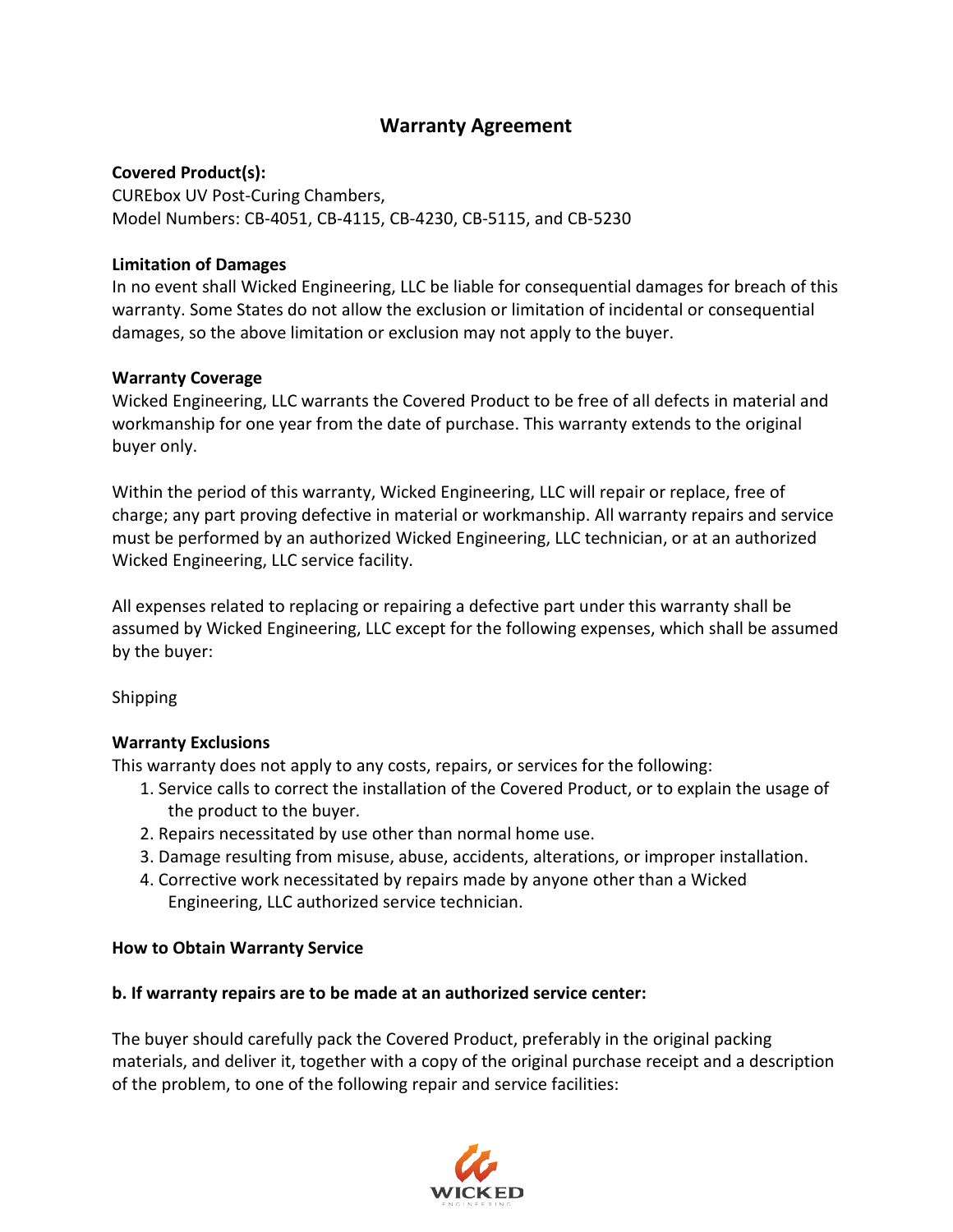Wicked Engineering, LLC 54 Eastland Road, Longmeadow, MA 01106 USA

If the buyer sends the product by U.S. mail, we recommend that the buyer insure it and send it return receipt requested. We accept no liability for products lost or misplaced in shipment.

If Wicked Engineering, LLC does not maintain service facilities for express warranty repairs in a state and warranty repairs will not be made in the home:

Upon discovery of any defect, malfunction, or nonconformity in the Covered Product, the buyer may choose one of the following options for obtaining warranty service and repairs:

(a) The buyer should carefully pack the Covered Product, preferably in the original packing materials, and deliver it, together with a copy of the original purchase receipt and a description of the problem, to:

Wicked Engineering, LLC 54 Eastland Road, Longmeadow, MA 01106 USA

If the buyer sends the product by U.S. mail, we recommend that the buyer insure it and send it return receipt requested. We accept no liability for products lost or misplaced in shipment.

(b) The buyer may return the Covered Product to the retail seller, or to any retail seller of like goods of the same manufacturer, who will do one of the following:

- 1. Service or repair the Covered Product to conform to the applicable warranty.
- 2. Direct the buyer to a reasonably close independent repair or service facility.
- 3. Replace the Covered Product with goods those are identical or reasonably equivalent to the warranted goods.
- 4. Refund to the buyer the original purchase price less that amount directly attributable to use by the buyer prior to the discovery of the nonconformity.

(c) The buyer may secure the services of an independent repair or service facility for the service or repair of the Covered Product, when service or repair of the goods can be economically accomplished and when the buyer is not furnished appropriate relief the provisions of subparagraph (b). In that event, Wicked Engineering, LLC will reimburse the independent repair or service facility for the reasonable cost of service and repair, including any cost for parts and any reasonable cost of transporting the goods or parts, plus a reasonable profit.

### **Registration Card**

We recommend that the buyer fill out and send in the registration card included in the original package of the Covered Product. This will facilitate any warranty repairs or service, if needed. It is not required that the buyer send in this registration card for this warranty to be effective.

### **Notice to Buyer**